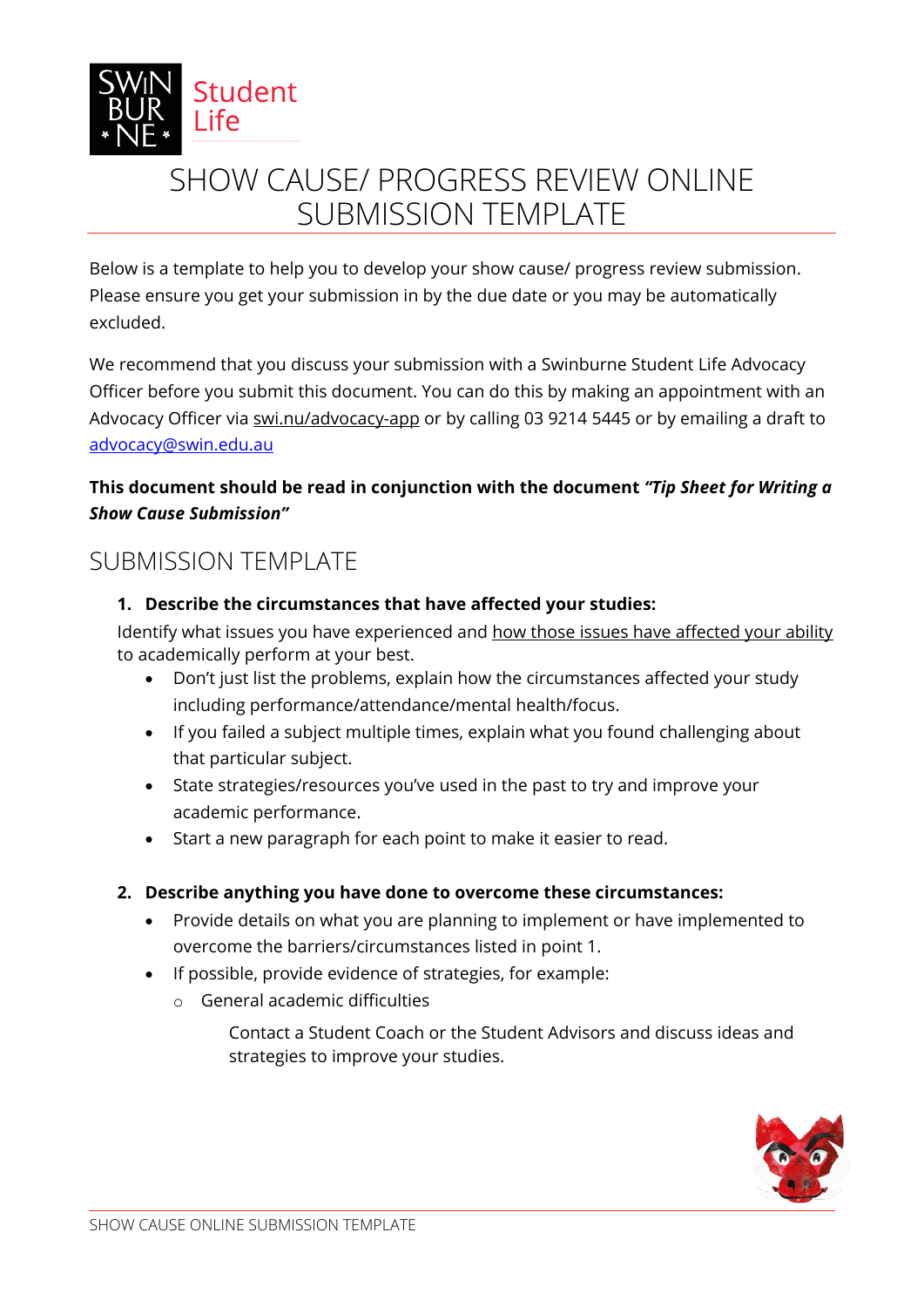o Time management problems

Contact a Student Coach

Draw up a study plan to show your dedication and planning for next semester.

o Emotional/Psychological difficulties

Are you undertaking or should speak to someone for support. Wellbeing service at Swinburne is a great place to start https://www.swinburne.edu.au/current-students/student-servicessupport/health/counselling/

Attach appointment confirmation as evidence or letter from your mental health professional

### **3. Prior Progress Review Status:**

- If you have had a previous show cause notification and are currently on conditions, did you meet the conditions? If not, you need to explain why.
- If you have not had to show cause before simply write "I have not had to show cause previously".

### **4. Additional information that may assist the Progress Review:**

- Discuss your ideal outcome or what you wish to do For example:
	- o Take a Leave of Absence for XX teaching periods to save money/ resolve personal issues
	- o Enrol part-time to manage your study load better
	- o Continue studying full time with ongoing counselling and student coach management.
- Discuss your goals and inspirations
	- a. Why are you taking this course? What are your career goals? Have you almost completed the course? Essentially, demonstrate your passion for the course and Swinburne.

### **5. Supporting Documentation.**

Ensure that you support your application with as much evidence as possible.

- Include as many pieces of evidence as possible to back up your statements.
- If you have one, make sure you include your Academic Progress Plan
- You can submit a Statutory Declaration as evidence, details are here: <https://www.ag.gov.au/Publications/Statutory-declarations/Pages/default.aspx>